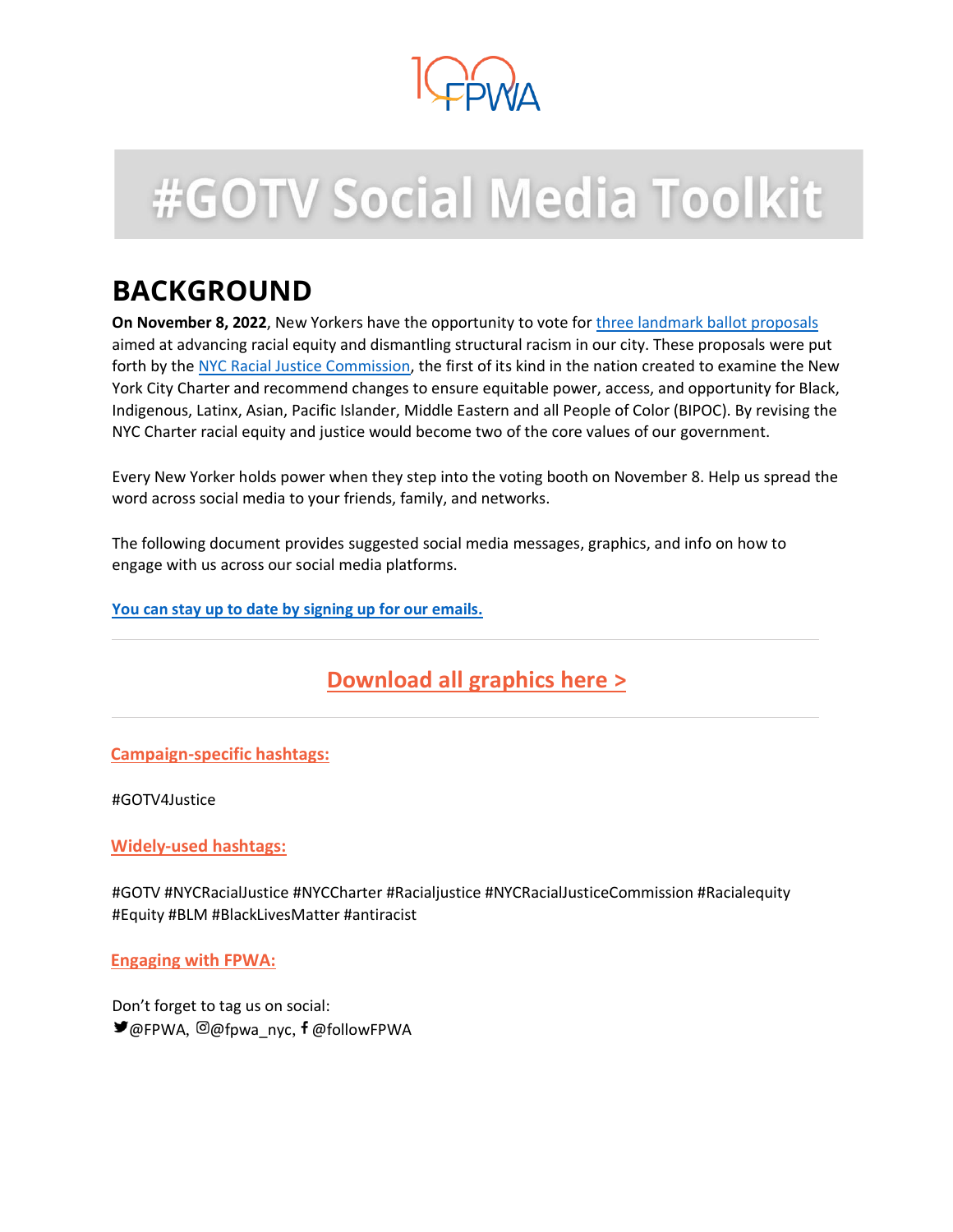#### **Proposal-specific messaging:** *EXAMPLE OF SOCIAL MEDIA*

#### *Proposal #1: PREAMBLE*

- 1. YOU have the power to change the #NYCCharter so that it centers equity as a guiding principle for #NYC policy. Find out more: bit.ly/FPWAGOTV
- 2. Did you know that the @RacialJusticeNY #Preamble will guide our city gov so that it actively strives to make #NYC a just and equitable for all New Yorkers? Find out more at bit.ly/FPWAGOTV

#### *Proposal #2: RACIAL EQUITY OFFICE*

- 3. On 11/8, you can ensure greater gov accountability for advancing racial equity in NYC. Find out more about the @RacialJusticeNY ballot proposals: bit.ly/FPWAGOTV
- 4. Do you want to hold NYC accountable to advance #racialequity and #justice? The @RacialJusticeNY ballot proposal to create a #RacialEquityOffice does just that.

Find out more > bit.ly/FPWAGOTV

#### *Proposal #3: TRUE COST OF LIVING*

- 5. Do you know what it actually costs to live in #NYC? The #TrueCostofLiving measure would tell us and could help New Yorkers advocate for #economicstability and #justice. Find out more > bit.ly/FPWAGOTV
- 6. ➡️FACT: The #TrueCostofLiving measurement would reveal what it actually costs to purchase essential needs in your #NYC neighborhood. It gives YOU power to fight for #economicequity. Learn the facts at bit.ly/FPWAGOTV

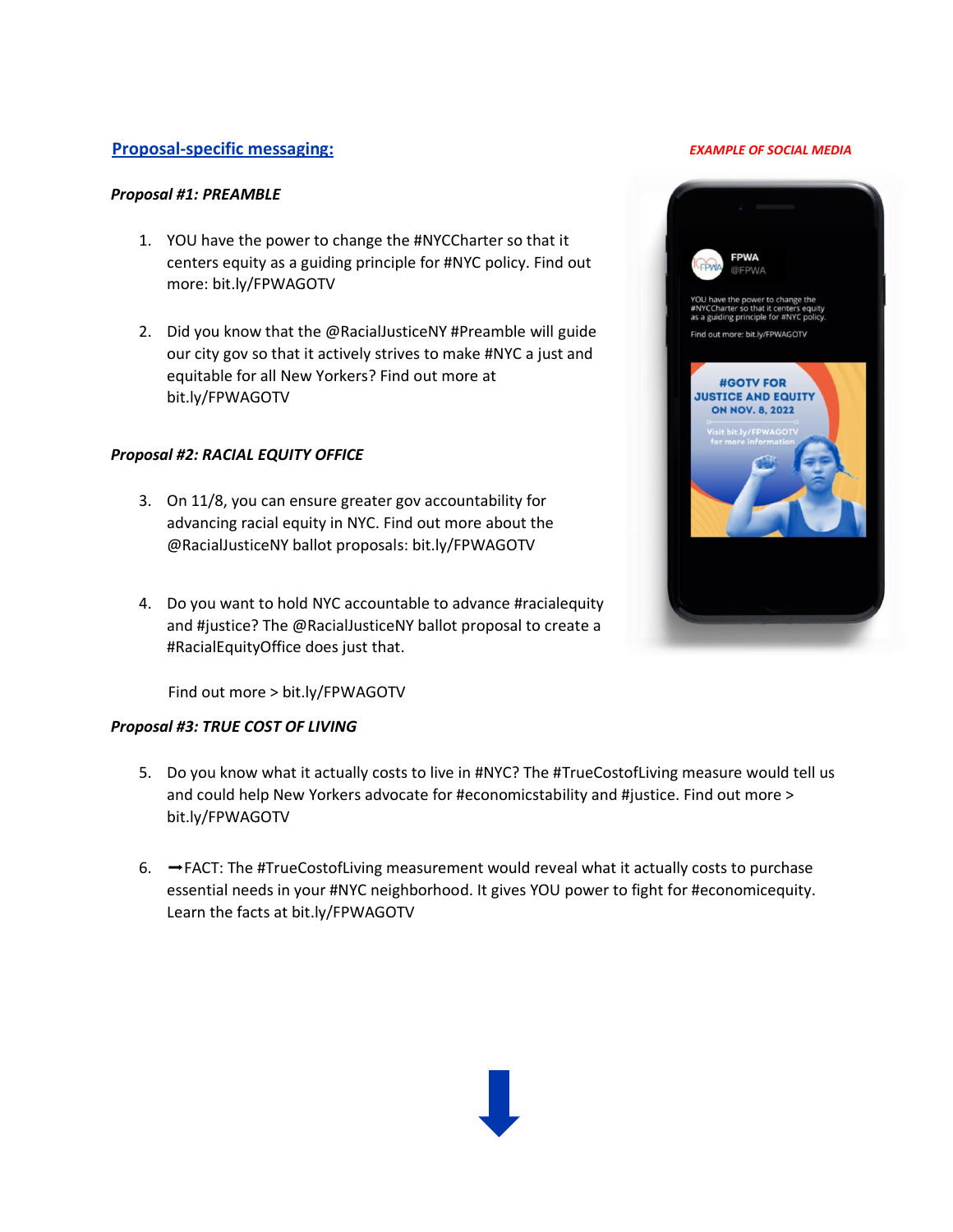

#### **Messaging that broadly touches on all 3 proposals:**

- 1. The Nov. 8 ballot proposals bring #power, #access, and #opportunity to #BIPOC New Yorkers. Find out more about how you can make #NYC more inclusive and equitable > bit.ly/FPWAGOTV
- 2. The #NYCCharter is like the U.S. Constitution and YOU can change it on Nov. 8 to make #equity and #racialjustice two core values of our government. More info at bit.ly/FPWAGOTV.
- 3. How can you make #NYC a just place regardless of race, religion, sex, or immigration status? Find out how: bit.ly/FPWAGOTV
- 4. The Nov. 8 ballot proposals would create systemic, #antiracist change in the city's Charter. Find out more about what's on the back of your ballot: bit.ly/FPWAGOTV
- 5. Did you know there are 3 yes or no questions up for a vote on Nov. 8? They are about bringing #justice and #equity to our city and #NYCVoters have the power to decide. Find out more > bit.ly/FPWAGOTV
- 6. The #NYCCharter impacts you and your community, and on Nov. 8, YOU have the power to change it to make it equitable for all New Yorkers. More info at bit.ly/FPWAGOTV.

#### **Voter Registration Suggested Messaging:**

- 1. NYC, are you registered to vote? Find out and make a voting plan at vote.nyc it's never too early!
- 2. Hey NYC! 10/14 is the last day to register to vote for the general election. Get #voteready by visiting vote.nyc for more info on voting deadlines.
- 3. Make sure you're #VoteReady. Don't miss the registration deadline Vote.NYC has all the info
- 4. What's your plan to vote in 2022? Visit vote.nyc for info about voter registration and more.
- 5. It's never too early to make a plan to #VOTE! Visit Vote.NYC for all the info you need.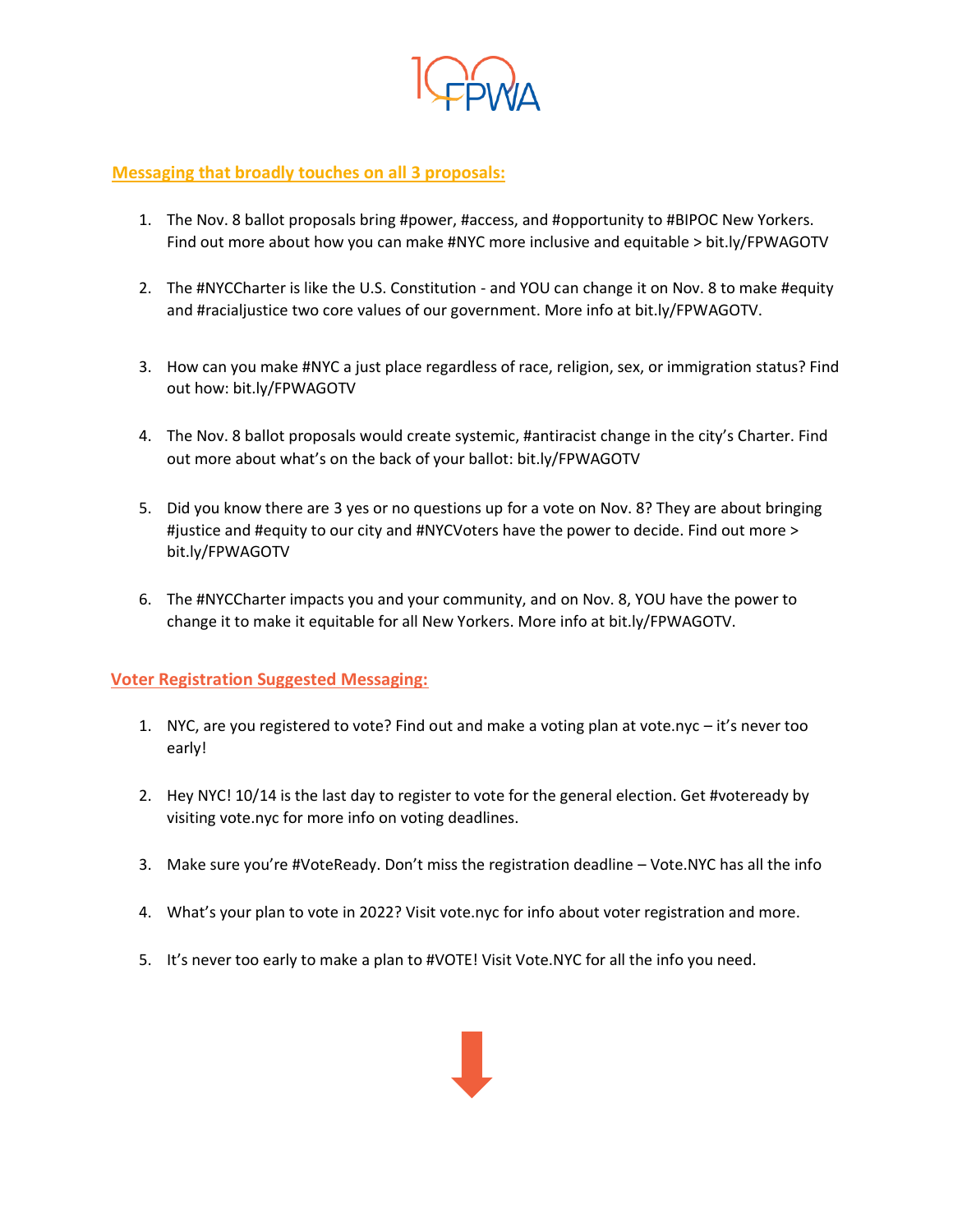### **Graphics | [Download all graphics here](https://drive.google.com/drive/folders/1x8wxLF-nWJiYQ7WvHpQkB2wmr4IvzuVw?usp=sharing) [>](https://drive.google.com/drive/folders/1x8wxLF-nWJiYQ7WvHpQkB2wmr4IvzuVw?usp=sharing)**

**Individual posts:** 

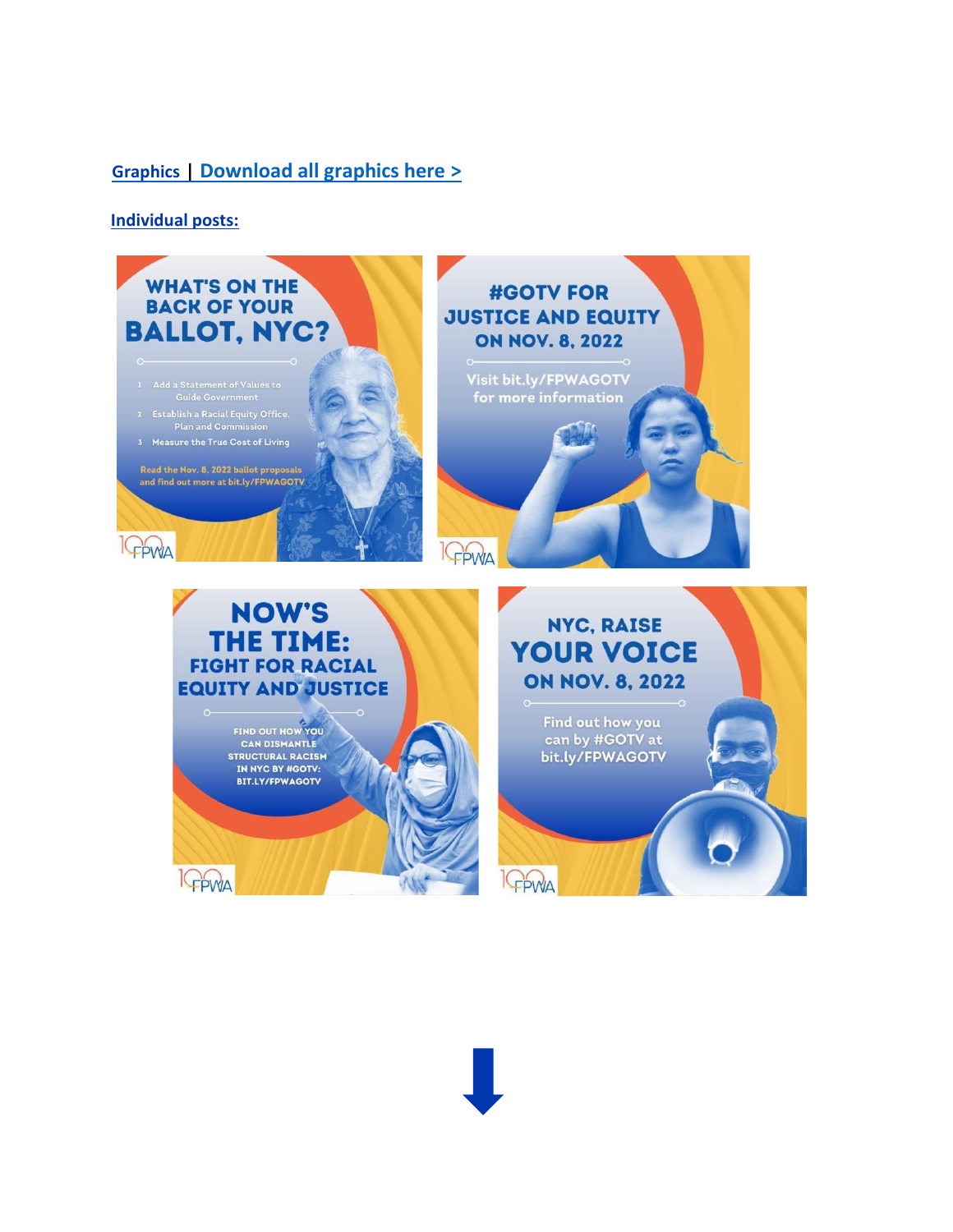